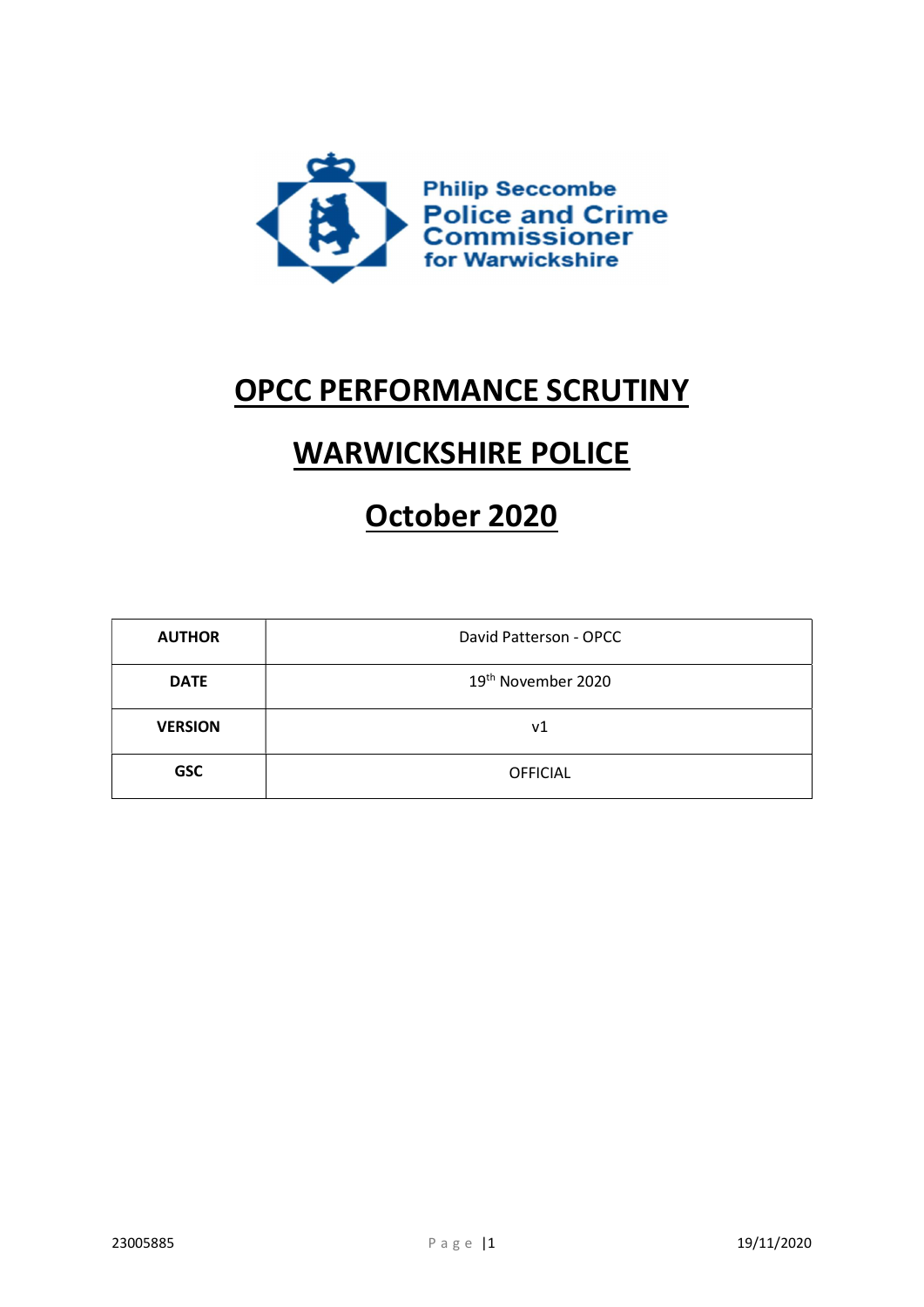## FORCE PERFORMANCE SCRUTINY

#### INFORMATION

The purpose of this report is to formally scrutinise Warwickshire Police's performance during October 2020, and in doing so allow informed discussion between the Warwickshire Police and Crime Commissioner (PCC) and the Chief Constable (CC) at their forthcoming 'Performance Accountability Meeting' (PAM) on Tuesday 24<sup>th</sup> November 2020. This aim is coherent with the PCC's statutory responsibilities to: -

- Hold the Chief Constable to account for the performance of the force.
- Secure an effective and efficient police service for Warwickshire.

This purpose is also consistent with monitoring the progress made by the force in support of the four key priorities of the PCCs 'Police and Crime Plan 2016 - 2021', namely: -

- i. Putting Victims and Survivors First.
- ii. Ensuring an Effective and Efficient Police Service.
- iii. Preventing and Reducing Crime.
- iv. Protecting People from Harm.

The report has primarily been prepared through scrutiny of the performance data and information provided in the following reports: -

• App A - Warwickshire Police Performance Report for October 2020 (Performance Report).

The comments in the Performance Report regarding the new performance framework that is being introducing to compliment the force's 'Fit for Future Strategy' is noted. It is understood that each month there will be an enhanced set of measures across one of the three pillars of that strategy, namely: -

- i. Prevent and Protect
- ii. Respond and Reassure
- iii. Effective and Efficient.

This month the focus is on Respond and Reassure and a number of additional key performance indicators have newly been introduced into the Performance Report.

It should be noted that it is becoming increasingly difficult to identify performance issues and trends through the use of comparative temporal data due to the impact of Covid-19 on the profile of crime. Where reference is made in this report to data for Year to Date (YTD) and the 'current 28 day period', this is from the latest data available as at the 09/11/2020 in the Weekly Performance Summary 2020 - Week 45.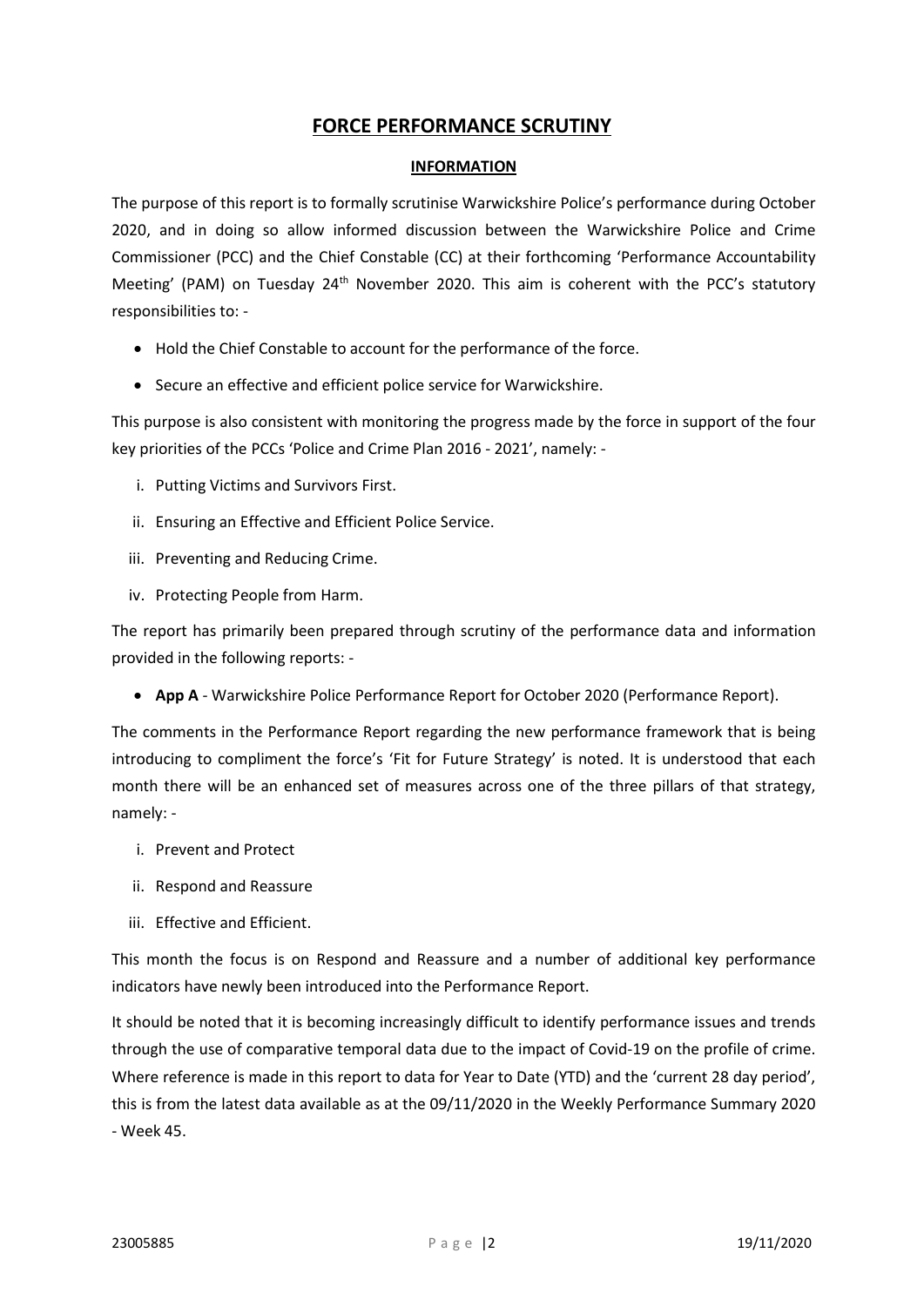All percentages in this report have been rounded to the nearest integer for the purpose of ease of presentation. Not all aspects of performance are commented upon in this report, only those areas of particular interest.

## PREVENT & PROTECT

## 1. Total Recorded Crime (TRC).

The impact of Covid 19 has reduced the YTD volume of acquisitive crime, this was particularly acute in the early stages of 'lockdown' where restricted movement limited the opportunity to commit such crime. Conversely, increases have been experienced in the categories of Domestic Abuse, Public Order and Drug Offences. This position is consistent with the crime profile across other UK police forces.

The net result of this structural change in the crime profile is that TRC has reduced by -7% YTD for the county, comprising of -6% for north Warwickshire and -9% for south Warwickshire. This is consistent with the position at Q2.

| <b>CATEGORY</b>                        | 28 days  | <b>YTD</b> |
|----------------------------------------|----------|------------|
| <b>TRC</b>                             | $-12%$   | -7%        |
| Violence with Injury                   | $-23%$   | -8%        |
| Violence without Injury                | $+12%$   | $+18%$     |
| Personal Robbery                       | $+17%$ * | $-20%$     |
| <b>Business Robbery</b>                | $-20%$   | $-60%$     |
| <b>Burglary Residential</b>            | $-49%$   | $-42%$     |
| <b>Burglary Residential - National</b> | $-55%$   | $-40%$     |
| Vehicle Crime                          | $-28%$   | $-26%$     |

\*Significant monthly increase on Q2

## 2. Violence with Injury

Volumes are within the control limits and are close to the mean value.

#### 3. Violence without Injury

Volumes are above upper control limit. This category continues to experience the greatest increase with levels at +18% YTD. Due to the high volumes (n=6890 YTD) this crime category accounts for 29% of all TRC YTD. Of interest is that in October the sub-category of Stalking and Harassment accounted for 43% of Violence without Injury, with the element of Malicious Communication accounting for 25% of the total.

## 4. Rape

Volumes are within the control limits and are close to the mean value.

### 5. Other Sexual Offences

Volumes are within the control limits and are close to the mean value.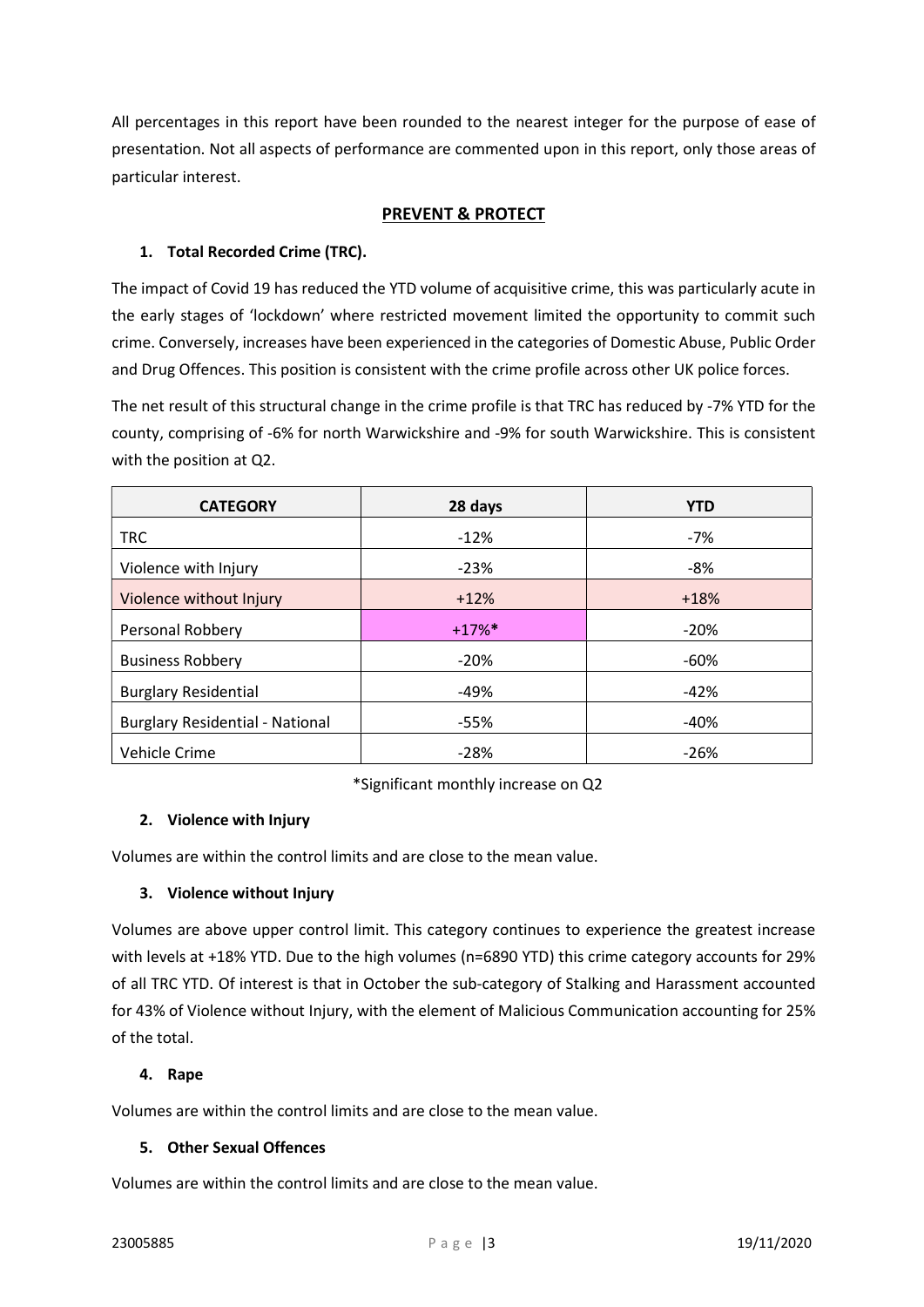### 6. Robbery

In October there was an increase in personal robbery offences, albeit levels remain below the upper control limit. The comments in the Performance Report are noted, regarding the increase in Rugby District where five offences were committed in Rugby town centre and where four of these are suspected to be linked to Op Spigot.

## 7. Burglary Residential

Whilst the volumes of Burglary Residential have increased since the Covid-19 restrictions have eased, they have not returned to pre Covid-19 levels. A very positive development for this high harm offence.

## 8. Burglary Business and Community

Volumes are within the control limits and are close to the mean value. The comments in the Performance report are noted, regarding the monthly average decreasing from 158 to 117 offences per month following 8 months of reductions - a very positive development.

## 9. Vehicle Crime

Significant reductions continue to be achieved, however an increase has been experienced in North Warwickshire. The comments in the Performance Report are noted, regarding A&SI producing a problem profile for vehicle offences for discussion and tasking.

## 10. Drug Offences

Whilst the prevalence of drug abuse in society is concerning, these type of offences seldom come to police attention unless they are actively sought out and as such these figures are viewed as a product of increased proactivity and are a positive development. The OPCC are also grateful for the information that was provided by the force in response to the scrutiny questions posed at the Q2 PAM in relation to Op Scorecard that achieved excellent results.

#### 11. Possession of Weapons

A similar position exists with Possession of Weapons where increased proactivity has increased the number of offences. The increase prevalence of 'possession of article with a blade or point' (n=20) is however of concern and will be monitored going forward.

## 11. Public Order Offences

Public order has now reduced to below the upper control limit. This seasonal effect, as evident from previous years' data, will presumably continue into Q3.

## 12. Domestic Abuse (DA)

The levels of DA currently remain within the control limits and decreased in October from the higher levels experienced in Q2. Of note is that DA accounted for 36% of all violent crime. The comments in the Performance Report are noted, regarding the monthly average increasing from 922 to 1015 offences after 8 months of above average volumes.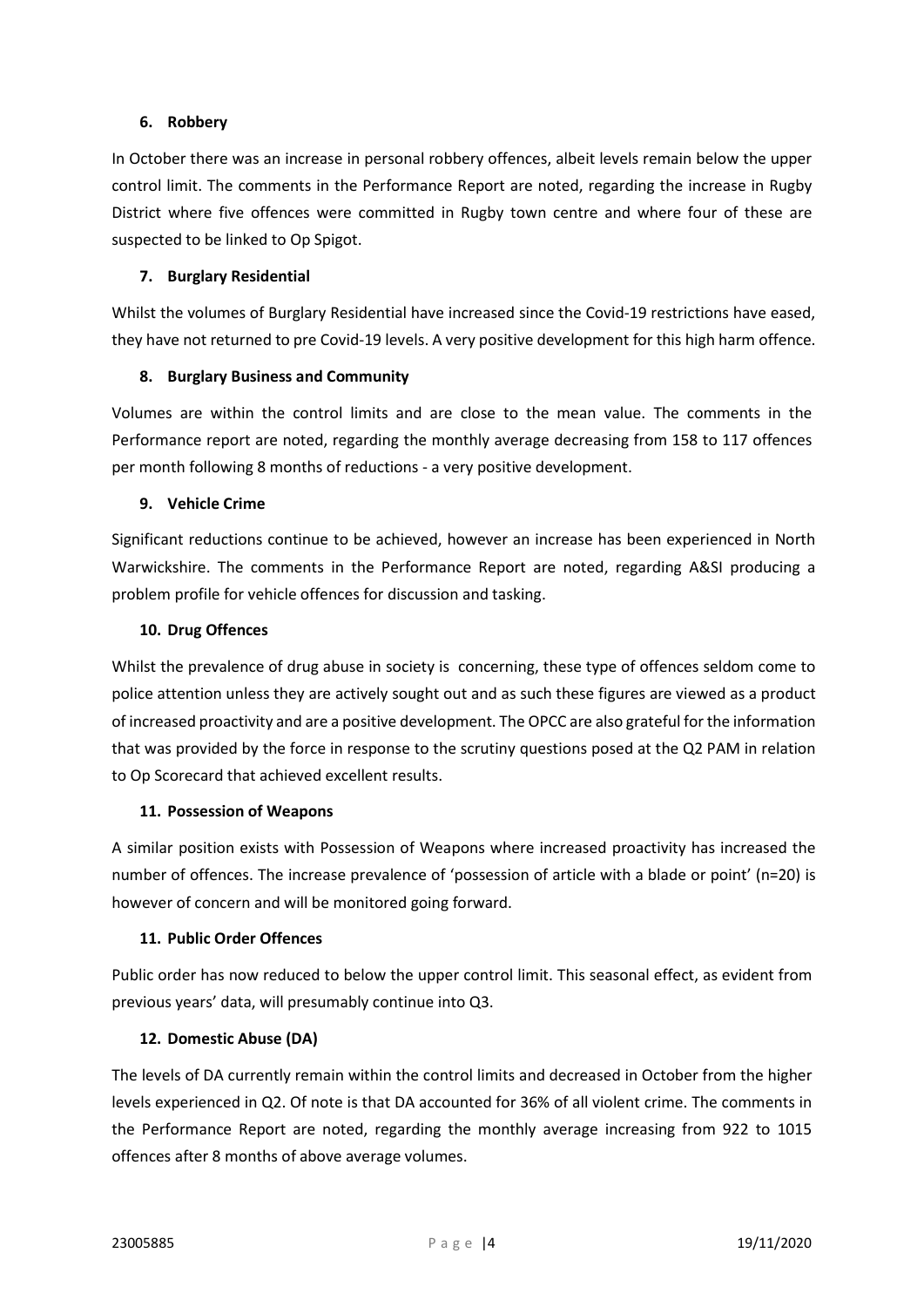N.B. Domestic abuse has previously been subject to 'holding to account' scrutiny and discussed at length at previous PAMs, including a 'deep-dive' at the August meeting. Consequently, whilst acknowledging its vital importance, it is not proposed to re-visit this subject again at this time.

### 14. Child At Risk (CAR)

The levels of CAR continue to remain within the control limits, but are increasing. The comments in the Performance Report are noted, regarding the month on month increases being driven by the reopening of schools after the lockdown, generating an increase of referrals.

Q1. In the Q2 Performance Report, it was commented that A&SI were working with the force's lead for Vulnerability to identify the relationship between the level of risk assessment and the different keywords applied to child investigations, with the intention to report back in November 2020. It would be of value to know the outcome of this work.

#### 15. Hate Crime

Volumes are within the control limits and are close to the mean value. Of note, particularly in context with the Equality, Diversity and Inclusion (EDI) agenda, is that racial based offences account for 65% of all hate crime.

## 16. Cyber-Crime

The volume of Cyber-Crime, identified through Athena keywords, has now reduced to within the control limits but is beginning to increase, presumably as a consequence of the current Covid-19 movement restrictions. The disaggregation of the cyber-crime figures in the Performance Report is illuminating, where in October the largest sub-category by far continues to be sub-category of Malicious Communications that accounted for 60% (n=98) of all cyber-crime.

## 17. Road Traffic Casualties

Road traffic data is provided one month in arrears. There was one fatality for the month of September. Of continuing concern is the disproportionate number of two-wheel users in the Killed, Serious Injury (KSI) figures.

Of note is that 16.3k Notice of Intended Prosecutions (NIPs) for speeding offences have been issued since the beginning April 2020. The comments in the Performance Report are noted and welcomed, regarding additional analysis of data within Roads Policing will be published in the next quarterly report.

## RESPOND & REASSURE

#### 19. Outcomes TRC

The Action Taken performance remained above the mean for each month of Q1 (17% / 14% / 15%), however there was a decrease in performance throughout Q2 (13% / 12% / 10%). It's therefore positive to note that there was a recovery in performance in October at 13%, as the below graph illustrates: -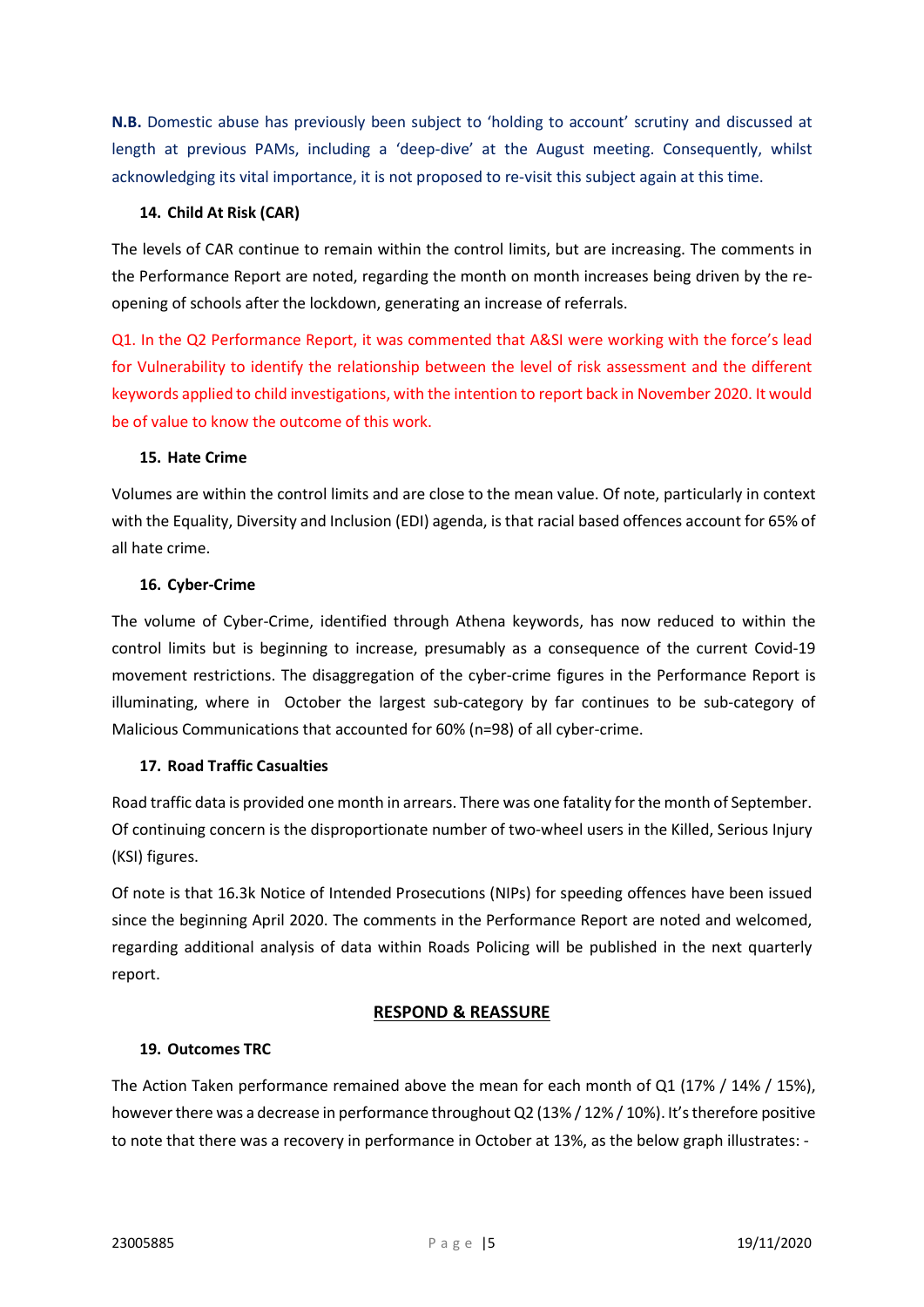

The complexity of Outcomes has been previously explored in the OPCC paper of the same name and at previous PAMs and as such the issues are well understood. It would appear that a contributory factor to the current Action Taken rates is the changing nature of crime during Covid-19, where different crime types have inherently varying prospects for their solvability.

#### 20. Domestic Abuse Outcomes

A similar position for DA Action Taken exists as with TRC Action Taken, where in September the figure was also 10%. It's therefore also positive to note that there was a recovery in performance in October at 16%, representing the highest proportion of Action Taken since April 2019, as the below graph illustrates: -

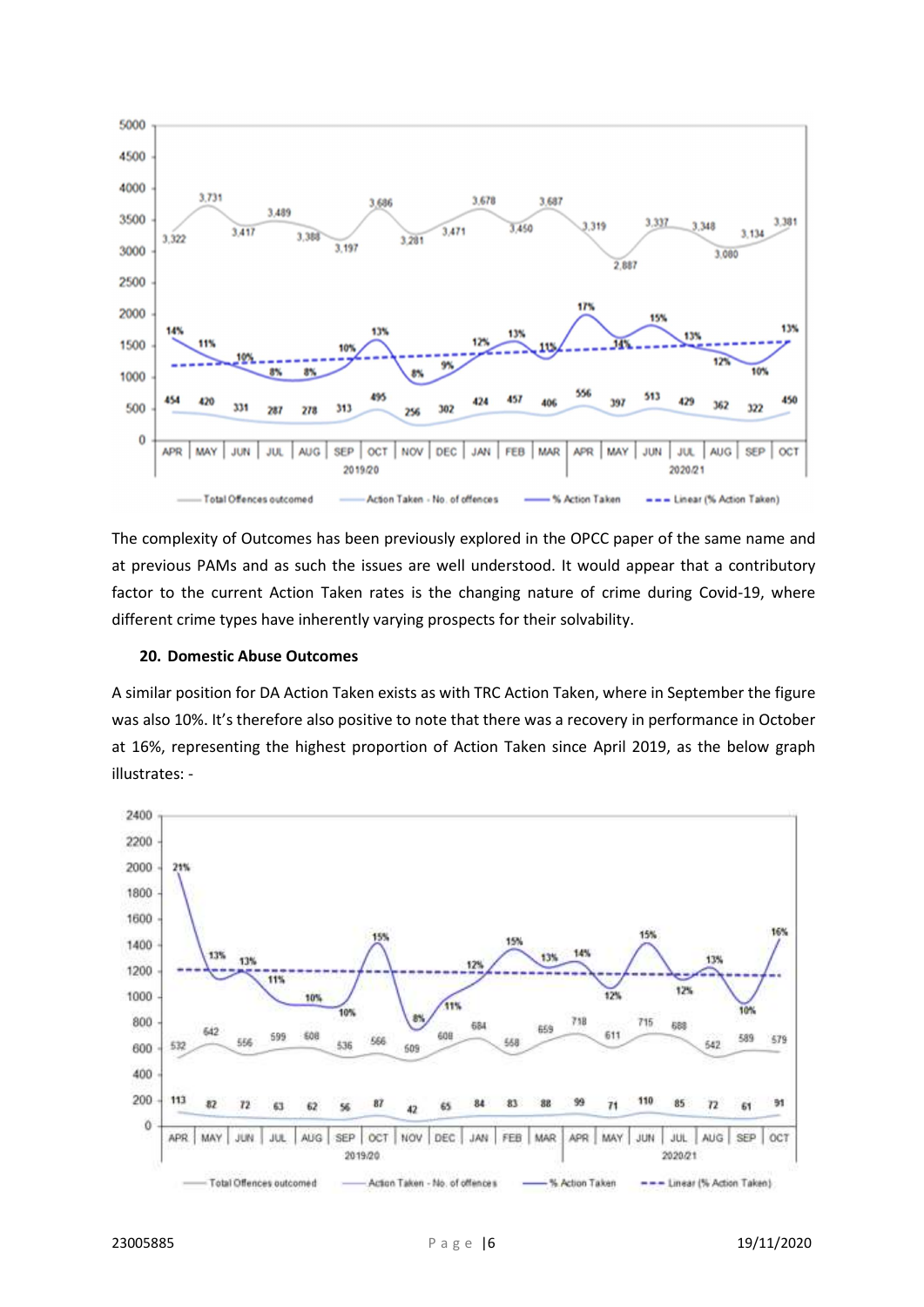### 21. Victim Satisfaction

| <b>CATEGORY</b>          | % SATISFIED |
|--------------------------|-------------|
| <b>Burglary Dwelling</b> | 918         |
| <b>Violence</b>          | 76          |
| <b>Vehicle</b>           | 80          |
| Hate                     | 83          |
| <b>Domestic Abuse</b>    | 80          |

The October six-month rolling average levels for victim satisfaction are shown in the below table: -

The comments in the Performance Report in respect of the victim satisfaction rates for DA are noted, where the sample sizes in October remained low, thereby rendering unreliable figures. Also, that processes are being reviewed to improve the sample sizes whilst maintaining robust safeguarding for the victims.

Q2. Given the importance of DA and victim satisfaction, an update is requested regarding the progress of this review of surveying and sample size.

## 22. Operations Communication Center (OCC)

- i. Emergency 999 Calls In October the proportion of 999 calls answered within 10 seconds (85%) has increased when compared with August (82%). Performance currently remains below the target (90%) and the baseline (86%).
- ii. Non-emergency 101 Calls In October the average time to answer a 101 call was 1 min 7 seconds, against a target of 1 minute. This represents an improvement when compared to September of 1 min 38 seconds.
- iii. Un-resourced Incidents The data and stable position is noted.

N.B. The performance of the OCC has previously been subject to 'holding to account' scrutiny and discussed at length at previous PAMs, including a 'deep-dive' at the January meeting. Consequently, whilst acknowledging its importance, it is not proposed to re-visit this subject again at this time.

#### 23. Emergency Response

In October, 81% of calls were attended with in the 20 minute target, with an average response time of 13:42, in line with the monthly average. All Districts and Boroughs were within the target time, ranging from an average of 11:45 for Stratford to 18:06 for North Warwickshire.

#### 24. Use of Force

There was a significant increase in the UoF for Q2 (n=611) when compared to Q1 (n=496). Of particular concern is the ethnic disproportionality that is evident from the data: -

| <b>PERIOD</b>           | IC3% | IC4%  |
|-------------------------|------|-------|
| <b>CENSUS DATA 2011</b> | 0.8  | - 3.4 |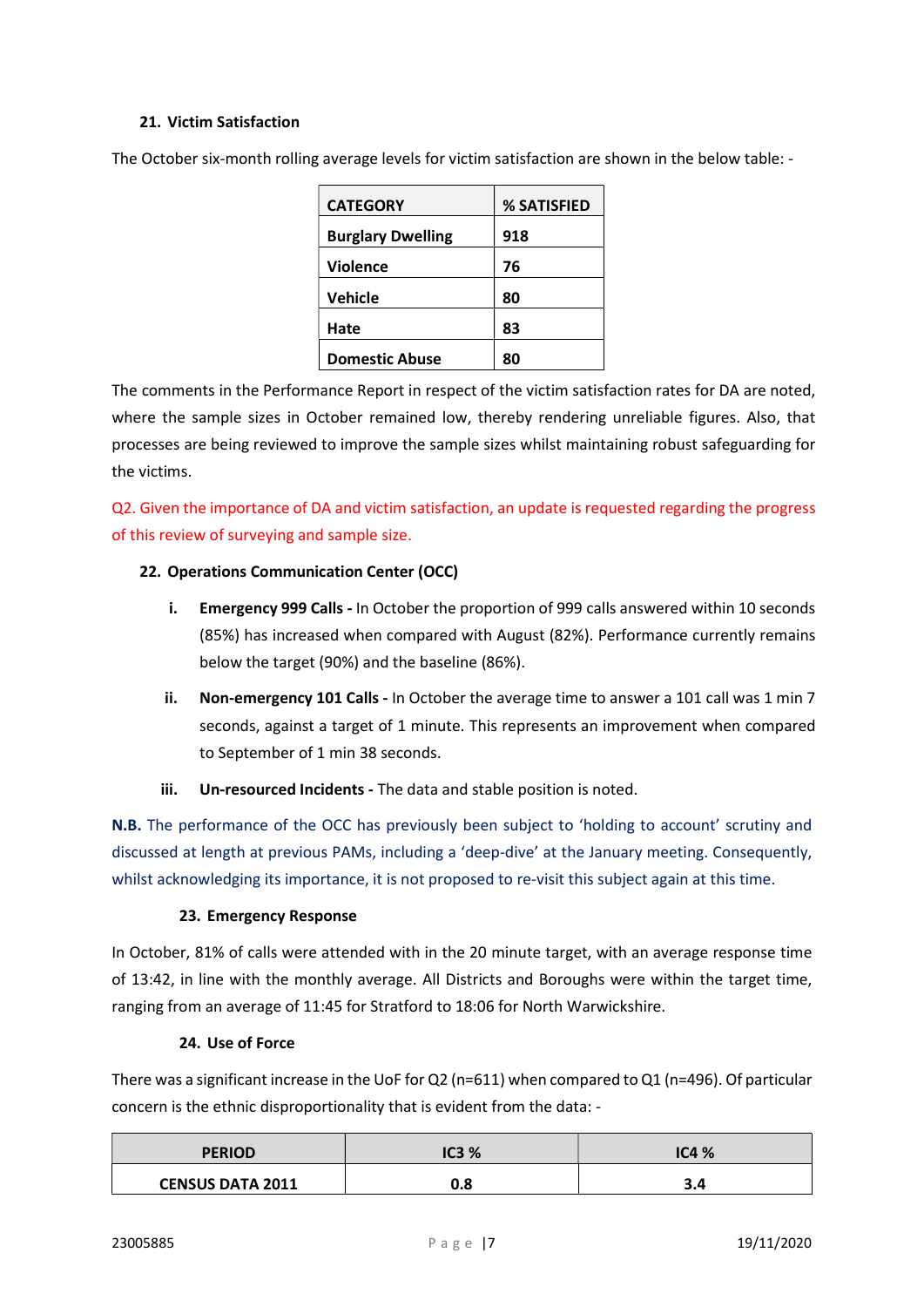| Q2 2020/21 | 10.5 | 4.6 |
|------------|------|-----|
| Q1 202/21  | 8.5  | 5.6 |
| Q4 2019/20 | 9.0  | 4.2 |
| Q3 2019/20 | 9.6  | 6.0 |

This concern is amplified by the following extract form the Q2 Performance Scrutiny Report regarding Stop and Search: -

#### Stop and Search

In September, a total of 203 Stop & Searches were conducted and this level of activity is within the control limits and approaching the mean, with a positive success rate of some 30%. This figure represents a significant decrease on the high levels of Stop and Search conducted in May and June 2020 during a period of intensified proactivity.

Of concern is the racial disproportionality that is evident in the rolling 12 month figures: -

- Black citizens are 13.1 times more likely to be stopped and searched than a white citizen.
- Mixed citizens are 3.4 times more likely to be stopped and searched than a white citizen.
- Other citizens are 2.4 times more likely to be stopped and searched than a white citizen.
- Asian citizens are 2.1 times more likely to be stopped and searched than a white citizen.

N.B. The comment in the Performance Report that the Annual Disproportionality Report, which explores some of the issues surrounding stop & search disproportionality, will be presented at the Legitimacy Board in October is noted. Undoubtedly the OPCC will return to this subject once that report has been considered.

In addition, the OPCC are aware of the A&SI Equality, Diversity and Inclusion Report of November 2020 that benchmarks the current data capture and performance metrics across all nine protected characteristics in terms of representativeness and service delivery, which revealed some significant gaps.

Q3. The OPCC are aware that these disproportionality matters are to be further considered at the Service Quality and Performance Board on the 10<sup>th</sup> December 2020, however it would be of value for the PCC to be cognisant of these concerns and have a better understating of the Chief Constables views and position on the action that needs to be taken.

#### 25. Digital Contact

The increased use by the public of Single Online Home is noted, where comparing October 2020 (n=821) when compared to October 2019 (n=180), albeit a significant number related to Covid-19 (n=256). The comments in the Performance Report are noted, regarding further work will be undertaken to develop the KPIs linked to digital contact

#### 26. Domestic Violence Protection Orders (DVPO)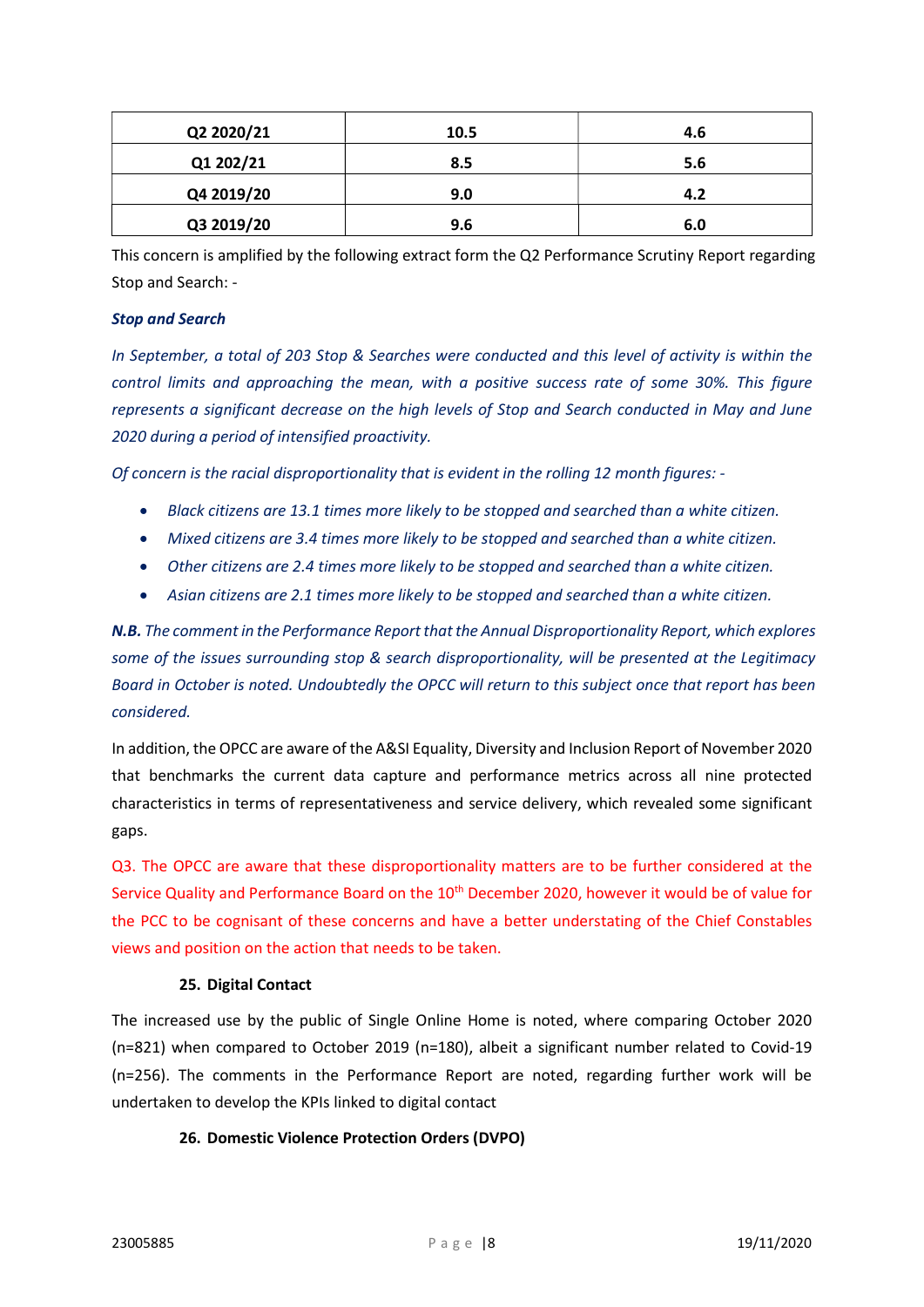The number of DVPO applications for the three months to October 2020 was the lowest three month total since February 2019 (n=21). It is noted that 100% of the applications were granted for the third month running. The comments in the Performance Report are noted, regarding the measure still being developed with A&SI.

Q4. Is there an explanation for the recent lower number of DVPOs, particularly in light of the increase in DA during Covd-19 and the forthcoming festive period during which rates of DA have historically increased?

## 27. Criminal Justice

The comments in the Performance Report are noted, regarding the force being in the process of finalising meaningful KPIs for criminal justice and that it is anticipated that data will be reported next month.

## 28. Public Confidence.

The CWEW data for March 2020 placed the force at  $6<sup>th</sup>$  in the MSG, with public confidence in the police at 75.2%.

The comments in the Performance Report are noted, regarding the methodology and sample size for the CSEW was changed over the COVID period. The Home Office are therefore not able to provide a quarterly update on a number of measures, including public confidence, for the period to June 2020.

## 29. Victim Updates.

The inclusion of this performance metric is a welcome development given the importance of victim contact to the Police and Crime Plan, Victim's Charter and the Victims Code. Of concern is that 11% (605) of victim updates are overdue with 25% of those being over one month overdue. The comments in the Performance Report are noted, regarding the measure is still being developed by A&SI to ensure the most meaningful KPI.

N.B. It is anticipated that the OPCC will return to this subject once those KPI's and meaningful data have been further developed.

## EFFECTIVE AND EFFICIENT

#### 30. Absence Levels

Absence levels are of keen interest to the OPCC as the force journeys through the Covid-19 pandemic. In October 2020 the police officer absence rates (3.94%) are at similar level as at the same time in 2019 (3.96%). In October 2020 the police staff absence rates (4.34%) are lower than at the same time in 2019 (5.28%).

## 31. Assaults on Police

The increase in Assaults on Officers during October is of concern (n=30). This matter was previously raised question at the Q2 PAM and the OPCC are grateful for the force's considered response to the question posed, namely: -